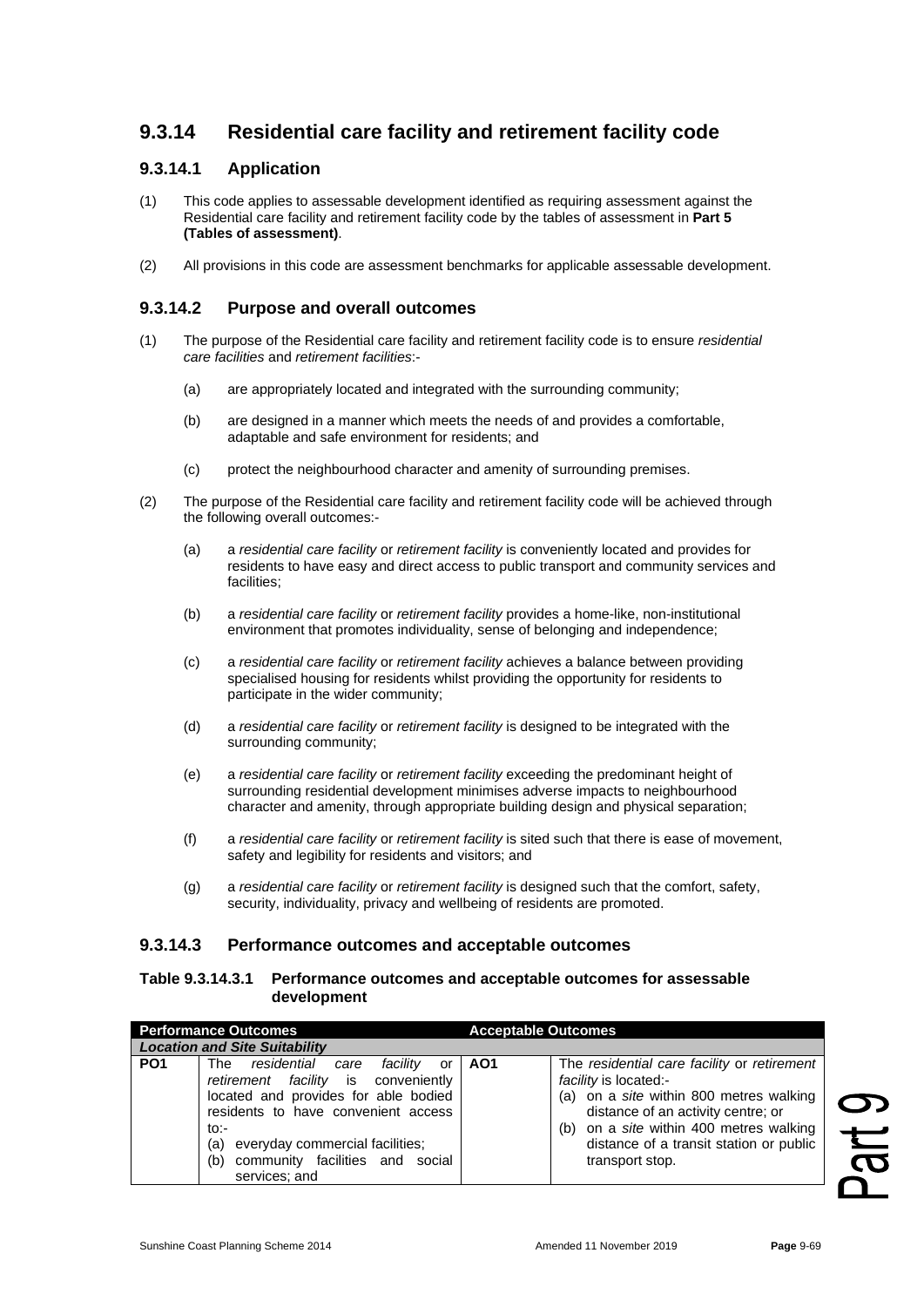| <b>Performance Outcomes</b> |                                                                                                                                                                                                                                                                                                                                                                                                                                                                                                                               | <b>Acceptable Outcomes</b> |                                                                                                                                                                                                                                                                                                                                                                                                                                                                                                                                                                                                                                                                                                                                                                                                                                                                                                                                                                                                                                   |
|-----------------------------|-------------------------------------------------------------------------------------------------------------------------------------------------------------------------------------------------------------------------------------------------------------------------------------------------------------------------------------------------------------------------------------------------------------------------------------------------------------------------------------------------------------------------------|----------------------------|-----------------------------------------------------------------------------------------------------------------------------------------------------------------------------------------------------------------------------------------------------------------------------------------------------------------------------------------------------------------------------------------------------------------------------------------------------------------------------------------------------------------------------------------------------------------------------------------------------------------------------------------------------------------------------------------------------------------------------------------------------------------------------------------------------------------------------------------------------------------------------------------------------------------------------------------------------------------------------------------------------------------------------------|
|                             | (c) regular public transport services.                                                                                                                                                                                                                                                                                                                                                                                                                                                                                        |                            |                                                                                                                                                                                                                                                                                                                                                                                                                                                                                                                                                                                                                                                                                                                                                                                                                                                                                                                                                                                                                                   |
|                             | <b>Site Area and Dimensions</b>                                                                                                                                                                                                                                                                                                                                                                                                                                                                                               |                            |                                                                                                                                                                                                                                                                                                                                                                                                                                                                                                                                                                                                                                                                                                                                                                                                                                                                                                                                                                                                                                   |
| PO <sub>2</sub>             | residential<br>The<br>care<br>facility<br>or<br>retirement facility is located on a site<br>which has an area and dimensions<br>suitable to enable the development of a<br>well-designed and integrated facility<br>that incorporates:-<br>(a) accommodation<br>and<br>support<br>facilities:<br>(b) vehicle<br>parking<br>access,<br>and<br>manoeuvring;<br>(c) stormwater treatment areas;<br>(d) open space areas and landscapes;<br>and<br>$(e)$ any<br>necessary<br>buffering<br>to<br>adjoining uses or other elements. | AO <sub>2</sub>            | No acceptable outcome provided.                                                                                                                                                                                                                                                                                                                                                                                                                                                                                                                                                                                                                                                                                                                                                                                                                                                                                                                                                                                                   |
|                             | <b>Integration of Large Sites with Neighbourhoods and Street Networks</b>                                                                                                                                                                                                                                                                                                                                                                                                                                                     |                            |                                                                                                                                                                                                                                                                                                                                                                                                                                                                                                                                                                                                                                                                                                                                                                                                                                                                                                                                                                                                                                   |
| PO <sub>3</sub>             | residential<br>facility<br>The<br>care<br>or<br>retirement facility is integrated with the<br>surrounding neighbourhood and local<br>transport, community facility and open<br>space infrastructure networks.                                                                                                                                                                                                                                                                                                                 | AO3                        | The residential care facility or retirement<br>facility:-<br>(a) is connected to and forms part of the<br>surrounding neighbourhood rather<br>than establishing as a separate,<br>semi-private enclave;<br>(b) is integrated with and extends the<br>existing or proposed local transport<br>network;<br>provides for legible and<br>(c)<br>direct<br>pedestrian, bicycle and vehicular<br>access for all residents to nearby<br>existing and planned future activity<br>centres, community facilities and<br>public open space; and<br>(d) clearly defines public, communal<br>and <i>private</i> open space.                                                                                                                                                                                                                                                                                                                                                                                                                    |
|                             | <b>Residential Density for Retirement Facility</b>                                                                                                                                                                                                                                                                                                                                                                                                                                                                            |                            |                                                                                                                                                                                                                                                                                                                                                                                                                                                                                                                                                                                                                                                                                                                                                                                                                                                                                                                                                                                                                                   |
| PO <sub>4</sub>             | A retirement facility has a residential<br>density that is compatible with the<br>intent of the zone and the preferred<br>character for the local area in which it<br>is located.                                                                                                                                                                                                                                                                                                                                             | AO <sub>4</sub>            | Except where otherwise specified in a<br>structure plan or local plan code, the site<br>density for a retirement facility:-<br>(a) does not exceed 30 equivalent<br>dwellings per hectare where in the<br>Low density residential zone;<br>(b) is between 30 and 50 equivalent<br>dwellings per hectare where in the<br>Medium density residential zone,<br>District centre zone, Local centre<br>zone or Community facilities zone<br>and the Height of buildings and<br>structures overlay provides for a<br>building height of 8.5 metres;<br>(c) is between 50 and 80 equivalent<br>dwellings per hectare where in the<br>Medium density residential zone,<br>District centre zone, Local centre<br>zone or Community facilities zone<br>and the Height of buildings and<br>structures overlay provides for a<br>building height exceeding<br>8.5<br>metres; and<br>(d) is not less than 80 equivalent<br>dwellings per hectare where in the<br>High density residential zone, Major<br>centre zone or Principal centre zone. |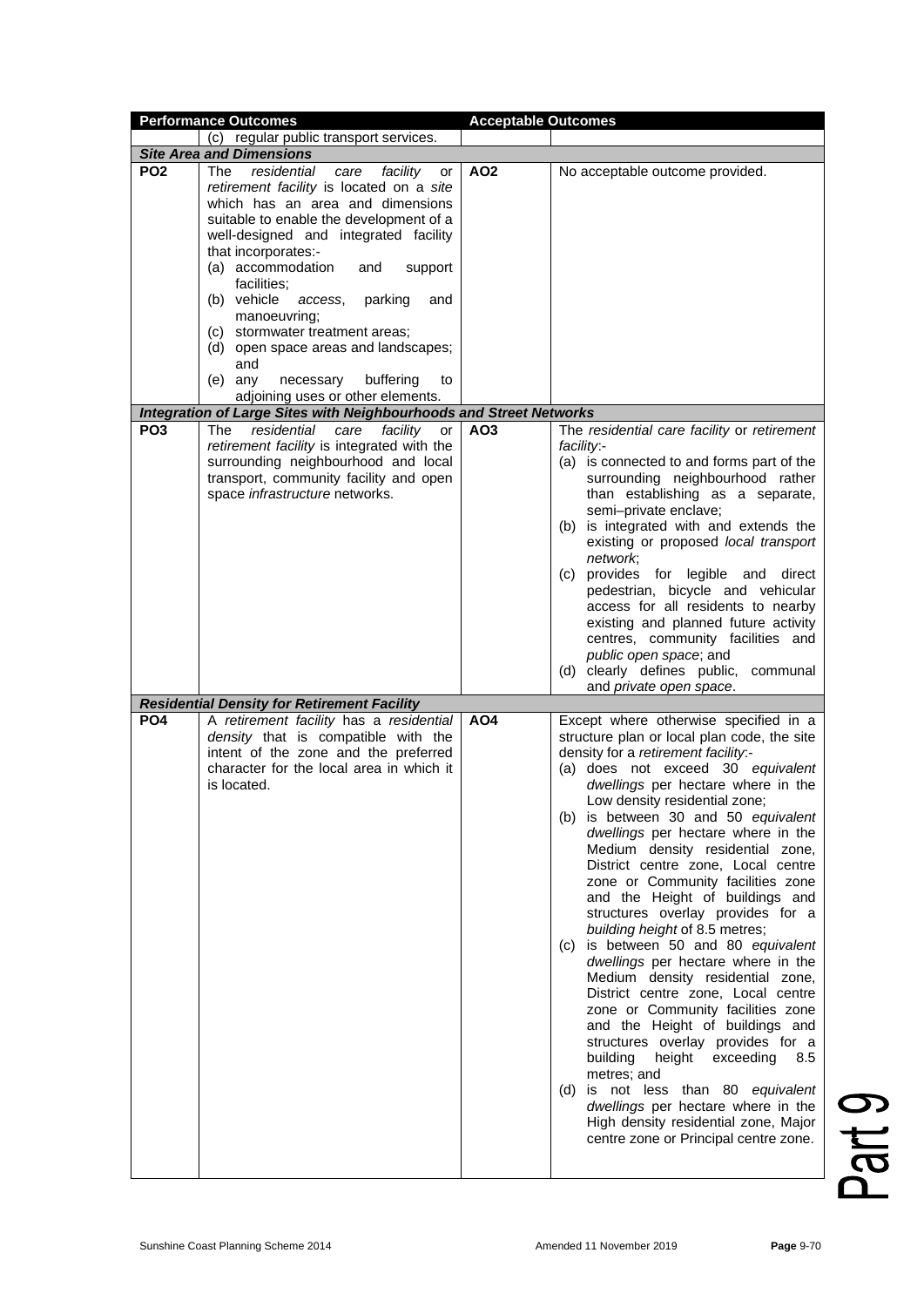|                 | <b>Performance Outcomes</b>                                                                                                                                                                                                                                                                                                                                                              | <b>Acceptable Outcomes</b> |                                                                                                                                                                                                                                                                                                                               |
|-----------------|------------------------------------------------------------------------------------------------------------------------------------------------------------------------------------------------------------------------------------------------------------------------------------------------------------------------------------------------------------------------------------------|----------------------------|-------------------------------------------------------------------------------------------------------------------------------------------------------------------------------------------------------------------------------------------------------------------------------------------------------------------------------|
|                 | <b>Building Scale, Bulk and Streetscape Appearance</b>                                                                                                                                                                                                                                                                                                                                   |                            |                                                                                                                                                                                                                                                                                                                               |
| PO <sub>5</sub> | residential<br>The<br>facility<br>care<br>or<br>retirement facility is sited and designed<br>in a manner which:-<br>(a) results in a building scale that is<br>with<br>surrounding<br>compatible<br>development;<br>(b) does not represent an appearance<br>of excessive bulk to adjacent                                                                                                | AO5.1                      | Except where otherwise specified in a<br>structure plan or local plan code, the site<br>cover of a building or buildings does not<br>exceed:-<br>(a) 50% where a single storey form of<br>development; or<br>(b) 40% where a multi-storey form of<br>development.                                                             |
|                 | premises, the streetscape or other<br>areas external to the site;<br>(c) maximises the retention of existing<br>vegetation and allows for spaces<br>and<br>landscapes<br>between<br>buildings;<br>(d) allows sufficient area at ground<br>level for private and communal<br>open space, site facilities, resident<br>and visitor parking, landscapes<br>and maintenance of a residential | AO5.2                      | Building bulk is reduced by incorporating<br>a combination of the following elements<br>in building design:-<br>(a) verandahs;<br>(b) recesses;<br>(c) variation in materials, colours, and/or<br>textures, including between levels;<br>and<br>(d) variation/graduation in building form.                                    |
|                 | streetscape; and<br>(e) facilitates<br>on-site<br>stormwater<br>management and vehicle access.                                                                                                                                                                                                                                                                                           | AO5.3                      | The length of any unarticulated elevation<br>of a building, fence or other structure<br>visible from the street does not exceed<br>15 metres.                                                                                                                                                                                 |
|                 |                                                                                                                                                                                                                                                                                                                                                                                          | AO5.4                      | Any building does not exceed 40 metres<br>in length, with separation of at least 6<br>metres between buildings,<br>for the<br>purposes of cross ventilation, minimising<br>bulk and scale, articulation and access to<br>light.                                                                                               |
| PO <sub>6</sub> | residential<br>The<br>care<br>facility<br>or<br>retirement facility is designed to:-<br>(a) take account of its setting and site<br>context;<br>attractive<br>living<br>(b) create<br>an                                                                                                                                                                                                 | AO6.1                      | The residential care facility or retirement<br>facility incorporates a high standard of<br>facility design that is responsive to the<br>specific needs of its residents.                                                                                                                                                      |
|                 | environment for residents;<br>(c) provide generous setbacks<br>for<br>multi-storey<br>development,<br>to<br>the<br>neighbourhood<br>protect                                                                                                                                                                                                                                              | AO6.2<br>AO6.3             | Buildings are oriented to the street and<br>provide casual surveillance of the street.<br>Buildings and structures are setback a                                                                                                                                                                                              |
|                 | amenity<br>character<br>and<br>οf<br>residential<br>surrounding<br>development; and<br>(d) make a positive contribution to the<br>character of the street and local<br>area.                                                                                                                                                                                                             |                            | minimum of:-<br>(a) 6 metres from the road boundary of<br>the site; and<br>(b) 3 metres from the side and rear<br>boundaries of the site; or<br>(c) where a building greater than 2<br>storeys in height is proposed, a<br>distance equal to the height of the<br>building, from the side and rear<br>boundaries of the site. |
|                 |                                                                                                                                                                                                                                                                                                                                                                                          |                            | Note-where located in the High density<br>residential zone, Principal centre zone, Major<br>centre zone or District centre zone and where<br>a building greater than 2 storeys is proposed,<br>setbacks are in accordance with the Multi-unit<br>residential uses code.                                                       |
|                 |                                                                                                                                                                                                                                                                                                                                                                                          | AO6.4                      | Screening of balconies is limited to the<br>side and rear boundaries, and the sides<br>of balconies where needed, to prevent<br>noise and overlooking of other rooming<br>units or dwellings and recreation areas.                                                                                                            |
|                 |                                                                                                                                                                                                                                                                                                                                                                                          | AO6.5                      | Services structures and mechanical plant<br>are screened or designed as part of the                                                                                                                                                                                                                                           |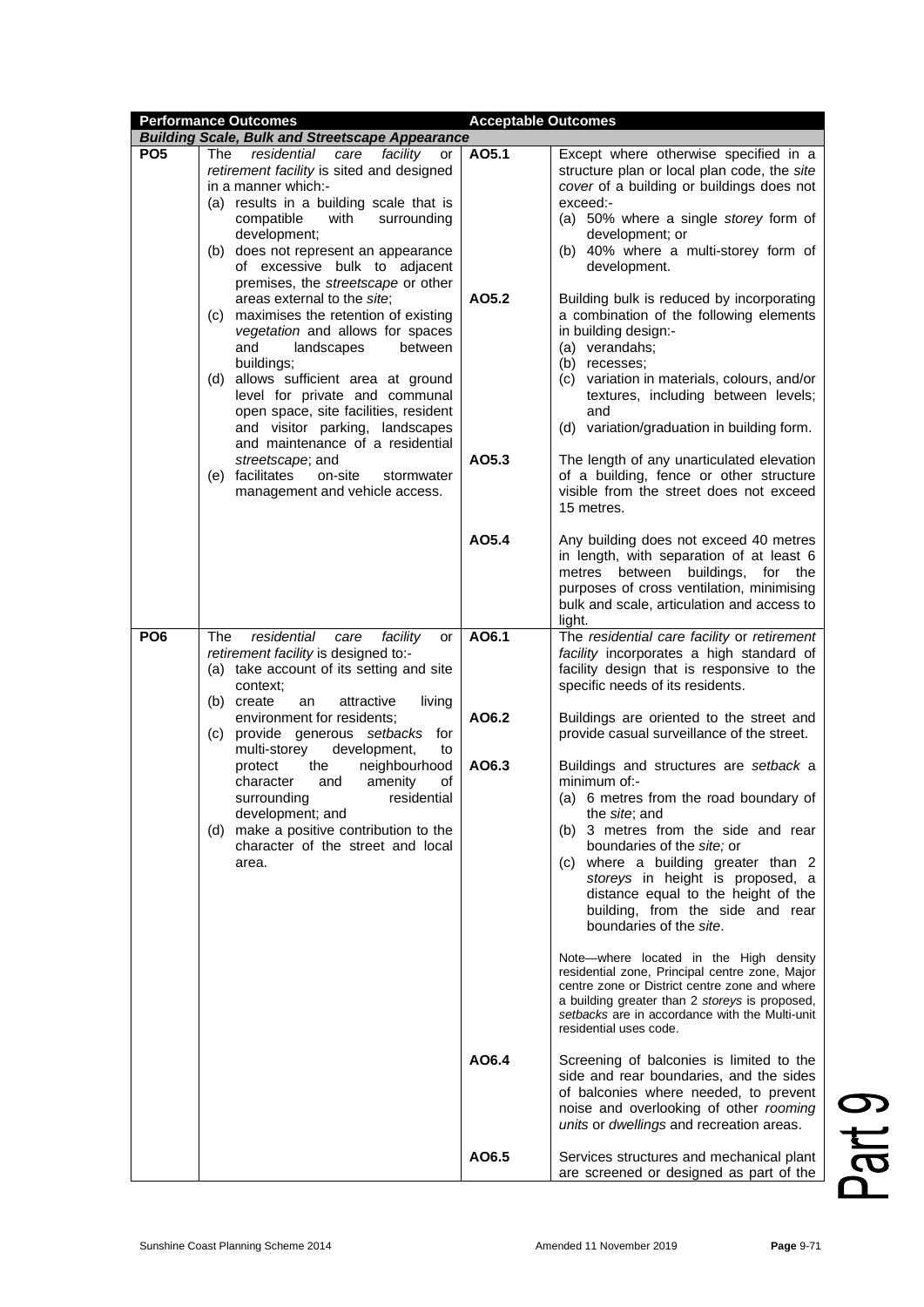| <b>Performance Outcomes</b> |                                                                                                                                                                                                                                                                                                                                                                                                                                                                                                    | <b>Acceptable Outcomes</b> |                                                                                                                                                                                                                                                                                                                                                                                                                                                                                                                                                                                                                                                                                                                                                                                        |
|-----------------------------|----------------------------------------------------------------------------------------------------------------------------------------------------------------------------------------------------------------------------------------------------------------------------------------------------------------------------------------------------------------------------------------------------------------------------------------------------------------------------------------------------|----------------------------|----------------------------------------------------------------------------------------------------------------------------------------------------------------------------------------------------------------------------------------------------------------------------------------------------------------------------------------------------------------------------------------------------------------------------------------------------------------------------------------------------------------------------------------------------------------------------------------------------------------------------------------------------------------------------------------------------------------------------------------------------------------------------------------|
|                             |                                                                                                                                                                                                                                                                                                                                                                                                                                                                                                    |                            | building.                                                                                                                                                                                                                                                                                                                                                                                                                                                                                                                                                                                                                                                                                                                                                                              |
| PO <sub>7</sub>             | The site layout and design of buildings<br>forming part of the residential care<br>facility or retirement facility promotes<br>legibility, individuality and sense of<br>belonging.                                                                                                                                                                                                                                                                                                                | AO7.1                      | Rooming<br>units<br>and dwellings<br>are<br>configured in clusters with each cluster<br>having a clearly defined street address or<br>access corridor and each rooming unit<br>and dwelling having clearly defined<br>private open space and a prominent front<br>door.                                                                                                                                                                                                                                                                                                                                                                                                                                                                                                                |
|                             |                                                                                                                                                                                                                                                                                                                                                                                                                                                                                                    | A07.2                      | Clusters of rooming units and dwellings<br>are supported by unique design features<br>that help identify and individualise them<br>and assist residents and visitors to easily<br>find their way.                                                                                                                                                                                                                                                                                                                                                                                                                                                                                                                                                                                      |
|                             |                                                                                                                                                                                                                                                                                                                                                                                                                                                                                                    | AO7.3                      | Logical, direct and separated pedestrian<br>and vehicle routes are provided between<br>rooming units and dwellings, communal<br>buildings and other on-site facilities and<br>facilities in the neighbourhood.                                                                                                                                                                                                                                                                                                                                                                                                                                                                                                                                                                         |
|                             | <b>Open Space and Landscapes</b>                                                                                                                                                                                                                                                                                                                                                                                                                                                                   |                            |                                                                                                                                                                                                                                                                                                                                                                                                                                                                                                                                                                                                                                                                                                                                                                                        |
| PO <sub>8</sub>             | residential<br>facility<br>The<br>care<br>or<br>facility<br>incorporates<br>retirement<br>communal and private open space<br>areas and landscapes that provides:-<br>(a) sufficient spaces, including<br>a<br>range in type and scale of spaces,<br>for residents to engage in and<br>enjoy outdoor activities;<br>(b) community gardens and or edible<br>landscape elements; and<br>(c) an attractive sub-tropical setting<br>for the development that is able to<br>be appreciated by residents. | AO8.1                      | At least 20% of the area of the site is<br>provided as communal and <i>private</i> open<br>space, exclusive of required setbacks<br>and buffers, with:-<br>(a) each ground floor dwelling having a<br>courtyard or similar private open<br>space area, not less than 20m <sup>2</sup> and<br>with a minimum dimension of 3<br>metres, directly accessible from the<br>living area of the dwelling;<br>(b) each dwelling above ground level<br>having a balcony or similar private<br>open space area, not less than 10m <sup>2</sup><br>and with a minimum dimension of<br>2.5 metres, directly accessible from<br>the living area of the dwelling; and<br>each nursing care rooming unit<br>(c)<br>having direct access to, or a view of,<br>a landscape communal open space<br>area. |
|                             |                                                                                                                                                                                                                                                                                                                                                                                                                                                                                                    | AO8.2                      | A landscape strip at least 3 metres wide<br>is provided within the boundaries of the<br>site, adjacent to the full frontage of the<br>site.                                                                                                                                                                                                                                                                                                                                                                                                                                                                                                                                                                                                                                            |
|                             |                                                                                                                                                                                                                                                                                                                                                                                                                                                                                                    | AO8.3                      | Landscapes<br>incorporate<br>community<br>gardens, edible landscape elements and<br>a range of plant species that provide<br>interest through variations in colour,<br>texture and form, seasonal changes, and<br>the creation of spectacular floral displays.                                                                                                                                                                                                                                                                                                                                                                                                                                                                                                                         |
| PO <sub>9</sub>             | Fences and walls used in landscapes<br>for the residential care facility or<br>retirement facility:-<br>(a) assist the development to address                                                                                                                                                                                                                                                                                                                                                      | AO9.1                      | A 1.8 metre high solid screen fence is<br>provided along the full length of all side<br>and rear boundaries of the site.                                                                                                                                                                                                                                                                                                                                                                                                                                                                                                                                                                                                                                                               |
|                             | the street:<br>(b) enable the use of private open<br>space abutting the street;<br>(c) provide an acoustic barrier for<br>traffic noise:                                                                                                                                                                                                                                                                                                                                                           | AO9.2                      | Unless required to ameliorate traffic<br>noise or headlight glare, high solid<br>fences or walls are avoided along street<br>frontages.                                                                                                                                                                                                                                                                                                                                                                                                                                                                                                                                                                                                                                                |
|                             | building<br>(d) highlight<br>site<br>and<br>entrances;<br>(e) maintain safety and opportunities<br>for casual surveillance; and                                                                                                                                                                                                                                                                                                                                                                    | AO9.3                      | Front fences and walls have a maximum<br>height of not more than:-<br>(a) 1.8 metres if 50% transparent; or<br>(b) 1.2 metres if solid.                                                                                                                                                                                                                                                                                                                                                                                                                                                                                                                                                                                                                                                |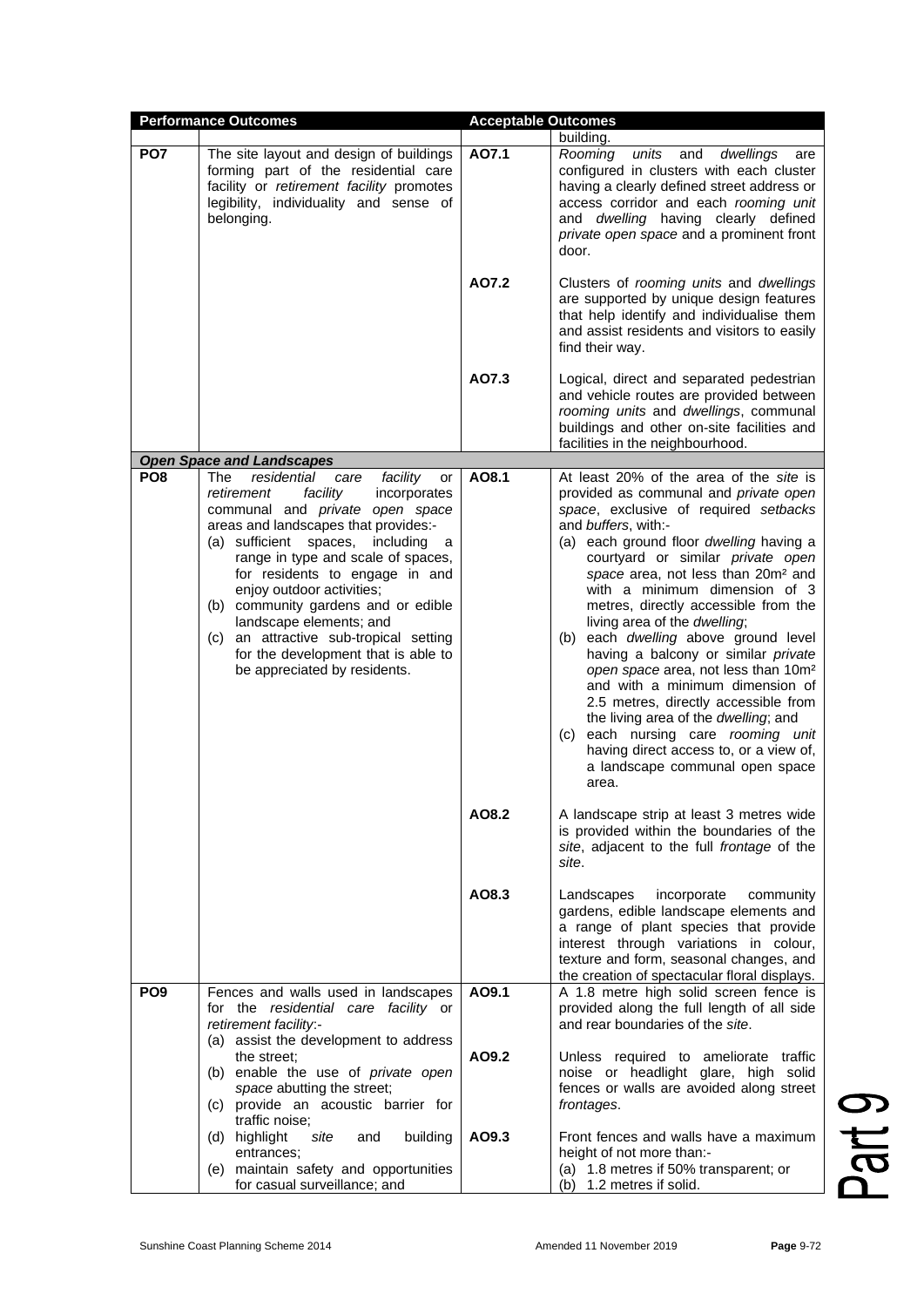| <b>Performance Outcomes</b> |                                                                                                                                                                                                                                           | <b>Acceptable Outcomes</b> |                                                                                                                                                                                                                                                                                                                                                                                                                                                                                                                                                                 |
|-----------------------------|-------------------------------------------------------------------------------------------------------------------------------------------------------------------------------------------------------------------------------------------|----------------------------|-----------------------------------------------------------------------------------------------------------------------------------------------------------------------------------------------------------------------------------------------------------------------------------------------------------------------------------------------------------------------------------------------------------------------------------------------------------------------------------------------------------------------------------------------------------------|
|                             | do not unduly impact upon the<br>(f)                                                                                                                                                                                                      |                            |                                                                                                                                                                                                                                                                                                                                                                                                                                                                                                                                                                 |
|                             | amenity of the site or surrounding                                                                                                                                                                                                        | AO9.4                      | Front fences and walls are setback                                                                                                                                                                                                                                                                                                                                                                                                                                                                                                                              |
|                             | premises.                                                                                                                                                                                                                                 |                            | behind the 3 metre wide landscape strip.                                                                                                                                                                                                                                                                                                                                                                                                                                                                                                                        |
|                             | <b>Management, Social and Care Facilities</b>                                                                                                                                                                                             |                            |                                                                                                                                                                                                                                                                                                                                                                                                                                                                                                                                                                 |
| <b>PO10</b>                 | residential<br>The<br>care<br>facility<br>or<br>retirement facility provides appropriate<br>management, supervised care and<br>social and recreational facilities to<br>of<br>needs<br>support and meet the<br>residents of the facility. | AO10.1                     | The residential care facility or retirement<br>facility provides management facilities,<br>supervised care facilities and social and<br>recreational facilities in the form of:-<br>(a) a live-in manager's residence and<br>office;<br>(b) 24 hour nursing station and/or 24<br>hour monitored alert system;<br>(c) communal dining room;<br>(d) communal indoor social/recreation<br>space; and<br>(e) a diversity of informal indoor and<br>outdoor social spaces (including<br>suitable for entertaining<br>spaces<br>visiting family members and friends). |
|                             |                                                                                                                                                                                                                                           | AO10.2                     | Communal<br>buildings<br>are<br>easily<br>accessible and centrally located, and<br>residents are able to easily navigate the<br>site on foot or with the assistance of<br>mobility aids.                                                                                                                                                                                                                                                                                                                                                                        |
| <b>Accessibility</b>        |                                                                                                                                                                                                                                           |                            |                                                                                                                                                                                                                                                                                                                                                                                                                                                                                                                                                                 |
| <b>PO11</b>                 | residential<br>facility<br>The<br>care<br>or<br>retirement facility incorporates easy<br>safe pedestrian access<br>and<br>and<br>movement.                                                                                                | AO11.1                     | No dwelling or rooming unit is more than<br>250 metres walking distance from a site<br>entry or exit point, or any central<br>community facilities building.                                                                                                                                                                                                                                                                                                                                                                                                    |
|                             |                                                                                                                                                                                                                                           | AO11.2                     | All pathways and land used for outdoor<br>recreation have grades of 5% or less,<br>with paths having hard, slip resistant<br>surfaces.                                                                                                                                                                                                                                                                                                                                                                                                                          |
|                             |                                                                                                                                                                                                                                           | AO11.3                     | Internal paths, ramps and hallways are<br>capable<br>of<br>accommodating<br>two<br>wheelchairs (side by side) at any one<br>time.                                                                                                                                                                                                                                                                                                                                                                                                                               |
|                             |                                                                                                                                                                                                                                           | AO11.4                     | Buildings exceeding one storey in height<br>incorporate lifts to each level.                                                                                                                                                                                                                                                                                                                                                                                                                                                                                    |
|                             | <b>Disaster Resilience</b>                                                                                                                                                                                                                |                            |                                                                                                                                                                                                                                                                                                                                                                                                                                                                                                                                                                 |
| <b>PO12</b>                 | residential<br>The<br>care<br>facility<br>or<br>retirement facility is able to withstand<br>the effect of severe weather, flooding,<br>bushfire, a period of isolation or<br>essential service infrastructure failure.                    | AO12.1                     | The residential care facility or retirement<br>facility<br>has<br>reliable<br>access to<br>a<br>alternative power supply in the event of<br>prolonged power outage or disconnection<br>from grid supplied electricity.                                                                                                                                                                                                                                                                                                                                          |
|                             | Note—the preferred approach is to avoid the<br>establishment of residential care facilities<br>and <i>retirement facilities</i> in areas at risk from<br>natural hazards.                                                                 | AO12.2                     | The residential care facility or retirement<br>facility is designed, constructed and<br>operated so as to allow mobility impaired<br>residents and staff to take shelter on site<br>during a cyclone, severe storm, flood<br>event or any other event interfering with<br>the normal operations for a period of up<br>to seven (7) days.                                                                                                                                                                                                                        |
|                             |                                                                                                                                                                                                                                           | AO12.3                     | Within a retirement facility, there is a<br>designated community safe place which<br>is designed so that residents can take<br>shelter from severe weather, cyclones,<br>floods or bushfire.                                                                                                                                                                                                                                                                                                                                                                    |
|                             |                                                                                                                                                                                                                                           | AO12.4                     | There are alternative accesses to a                                                                                                                                                                                                                                                                                                                                                                                                                                                                                                                             |